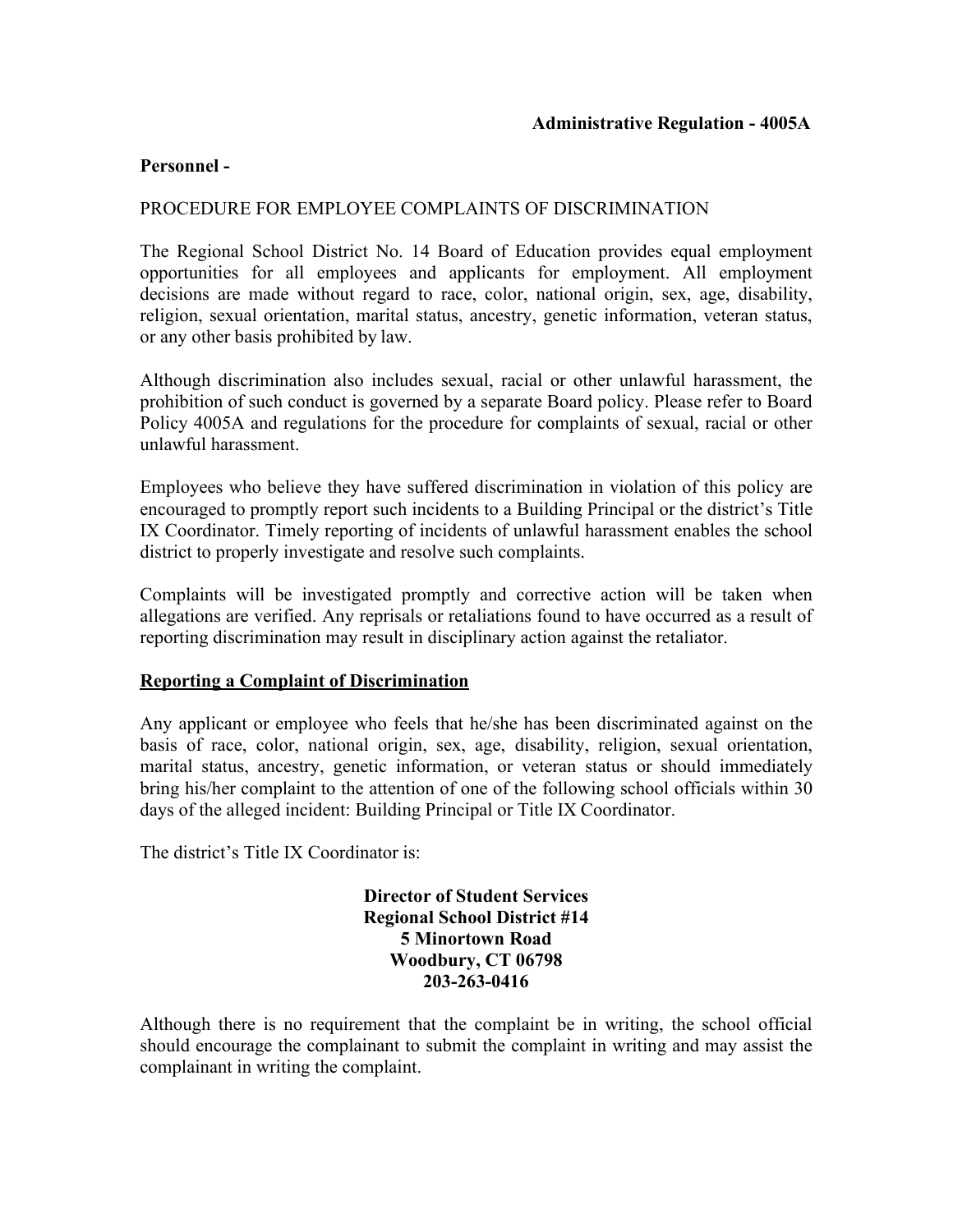The written complaint should state the following (the form in Appendix A may be provided for the convenience of the complainant, but is not required):

- 1. name of the complainant;
- 2. date that the complaint was made;
- 3. name(s) of the person(s) who discriminated against complainant;
- 4. date and place of the alleged discriminatory conduct;
- 5. names of any witnesses;
- 6. list of documentary evidence, if any;
- 7. statement of the facts supporting the complaint of discrimination.

### **Investigation of Complaints of Discrimination other than Harassment**

*Investigator:* The Title IX Coordinator is responsible for designating the investigator of any complaint, which may be himself/herself or a properly trained staff member, administrator or outside investigator. The advice of legal counsel should be sought as necessary. The designation of the investigator, if other than the Title IX Coordinator, shall be done promptly. During any stage of the investigation, the investigator may attempt to resolve the complaint in the least disruptive, most prompt and confidential manner.

 immediate interim measures to prevent further allegations of discrimination or retaliation *Interim measures:* The investigator shall assess whether there is a necessity to take of any kind while the investigation is pending.

 discrimination shall be respected. The investigator shall keep the complainant apprised of the status of the investigation on a periodic basis. of the status of the investigation on a periodic basis. *Investigation:* The investigation shall be conducted with objectivity and completed in a timely manner. The investigator shall consult with all individuals believed to have relevant information, including the complainant, the person(s) accused of the discriminatory conduct, potential witnesses and other possible victims of the alleged conduct. The investigation shall be carried on discreetly, maintaining confidentiality insofar as possible while still conducting an effective and thorough investigation. Throughout the investigative process, the due process rights of the person(s) accused of

 should be maintained in the employee's personnel file or the student's disciplinary file. *Documentation:* The investigator should carefully document all aspects of the investigation, including any informal resolution of the complaint. Documentation should be maintained in an investigative file. Documentation of disciplinary actions taken

*Written Report:* After an impartial and prompt investigation of the complaint, the investigator should ascertain (1) whether the alleged discrimination occurred and (2) whether such conduct constitutes a violation of the Board's policy. If there is a violation, the investigator should recommend any remedial action appropriate to redress the discrimination and/or prevent any recurrence of such conduct in the future. The investigator should commit the findings and recommendations to writing and forward the report to the Title IX Coordinator and Superintendent of Schools. Unless unusual